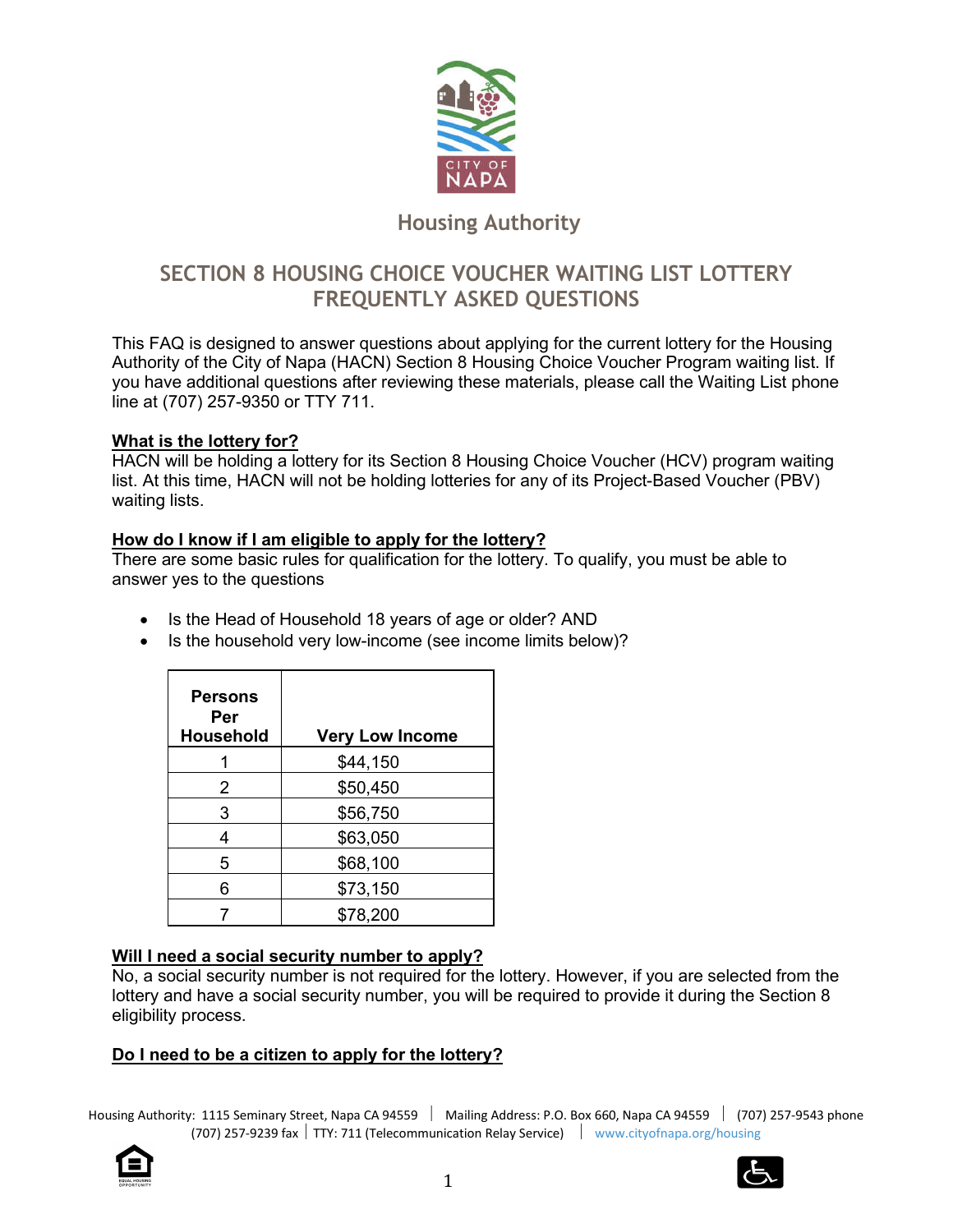No, you do not need to be a citizen. In order for your household to qualify for Section 8 assistance, at least one of your household members must have eligible immigration status. Households that do not have any eligible household members are ineligible for assistance.

# **Are there other factors that could make me ineligible for Section 8 assistance?**

HACN may deny assistance to applicants that meet certain criteria. To view a list of this criteria, please visit www.cityofnapa.org/209/Rental-Assistance-Section-8 and review the Administrative Plan.

# **What information do I need to apply for the Section 8 waiting list lottery?**

The online lottery application will require the following information:

- Name of Head of Household and Co Head
- Mailing address
- Telephone number
- Estimated household income
- If you meet any of the local preferences (see below)

Please have this information available prior to starting the lottery application. The lottery application form will not allow you to submit partially completed lottery applications (i.e. If you complete part of the lottery application but do not have all of the information to complete it, you can save the partially completed lottery application, but it must be completed and submitted prior to the submission deadline.)

## **What are the local preferences?**

Local preferences include:

- Households who are currently displaced by a federal disaster
- Veterans or surviving spouses of veterans
- Households that include children, elderly, or disabled individuals
- Households with children, elderly or disabled individuals who live, work, or have been hired to work in Napa County

## **I don't have a computer at home. Where can I go to apply online or if I need assistance with the lottery application?**

Any computer, smart phone, or internet enabled device can be used to complete a lottery application. If you do not have access to any of these devices, please contact HACN through the Housing Authority Waiting List line at (707) 257-9350 or TTY 711 (between 8:00 AM and 5:00 PM Monday through Friday) or Puertas Abiertas Community Resource Center at (707) 224-1786 (on Wednesday May  $18<sup>th</sup>$  between 9:30 AM and 12:00 PM, Friday May 20<sup>th</sup> between 1:00 PM and 5:00 PM, and Monday May 23rd between 9:00 AM and 12:00 PM only) for assistance completing your lottery application.

## **I have a disability and need assistance completing a lottery application. Is there someone who will assist me?**

Yes, in addition to receiving assistance directly through HACN by contacting the Housing Authority Waiting List line at (707) 257-9350 or TTY 711, or you may also contact Puertas Abiertas Community Resource Center at (707) 224-1786.



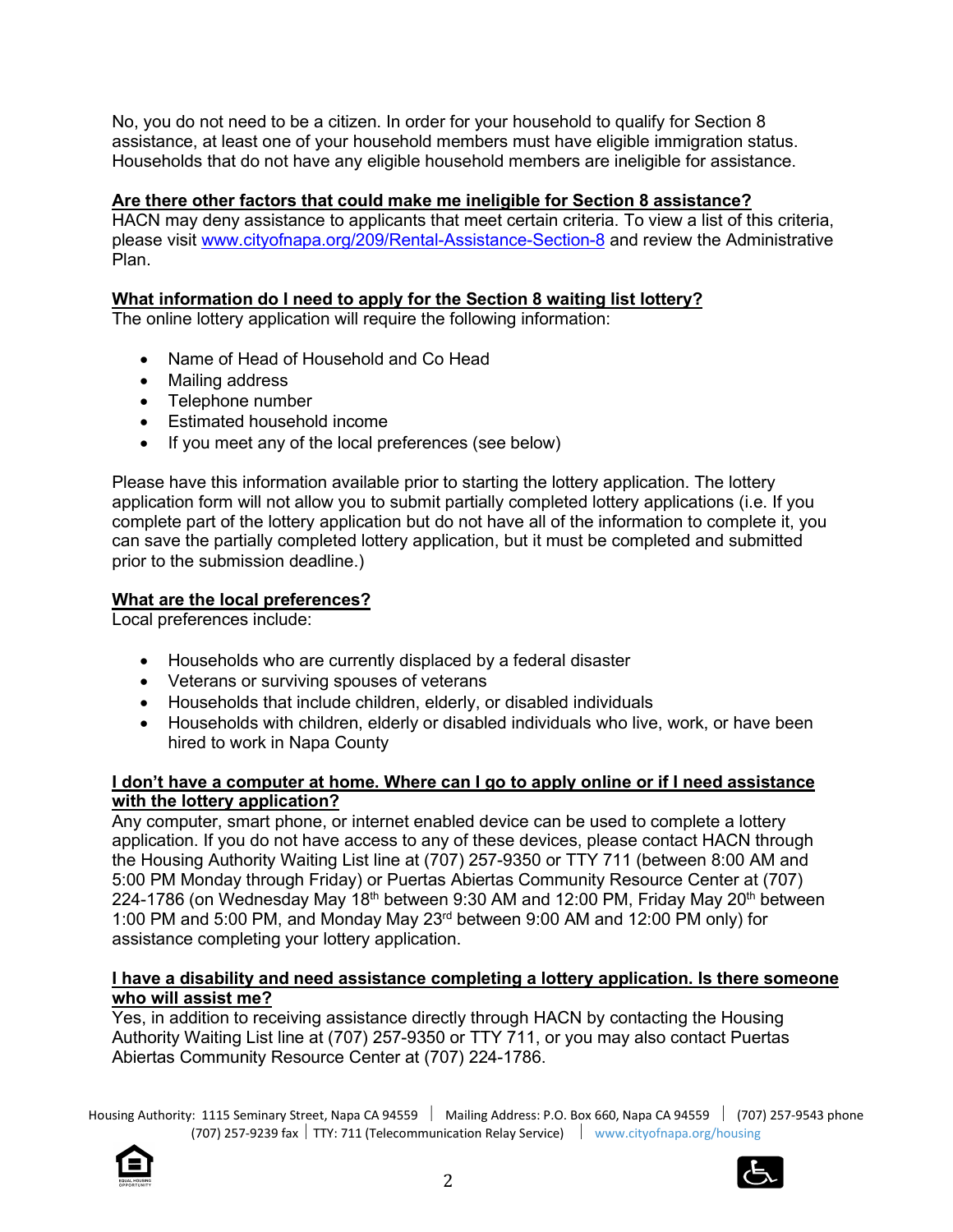# **Do I have to live in Napa County to apply for the lottery?**

No. However, if you do not currently live in Napa County, you will be required to live here for the first year of Section 8 program participation.

# **How do I apply for the waiting list lottery?**

You may apply online at any time between Tuesday, May 17, 2022 at 8:00 AM through Tuesday, May 24, 2022 at 5:00 PM and between Friday, May 27, 2022 at 8:00 AM through Thursday, June 2, 2022 at 5:00 PM. To start the lottery application process once the application period is open, please visit www.cityofnapa.org/waitinglist and click on the appropriate link. Lottery applications can be submitted online 24 hours a day during the lottery application period. Lottery applications must be done through an online-only process (i.e. paper applications will only be accepted on a limited basis). If you are disabled and require a reasonable accommodation or do not have access to a computer or a smart phone and need help completing a lottery application, please leave a message for HACN at (707) 257-9350 or TTY 711 (between 8:00 AM and 5:00 PM Monday through Friday) or for Puertas Abiertas at (707) 224-1786 (on Wednesday May 18<sup>th</sup> between 9:30 AM and 12:00 PM, Friday May 20<sup>th</sup> between 1:00 PM and 5:00 PM, and Monday May 23rd between 9:00 AM and 12:00 PM only). Please be patient as staff is currently working to return calls.

## **Can I be in the lottery for an HCV if I am currently on a PBV waiting list?**

Yes, you can submit to be added to the HCV Section 8 waiting list lottery and it will not impact your status on the PBV waiting list.

#### **Why are you using a lottery to determine positions on the waiting list? Wouldn't it be fairer if the list were first come, first served?**

A lottery is the fairest way to give everyone an equal chance to be added to the waiting list. This avoids applicants having to wait for hours in line since there is no rush to be the first to apply. *Applying early will not improve someone's chances of being selected for the lottery regardless of when they apply during the lottery application period.* 

# **Can my household submit more than one lottery application?**

No. Only one lottery application per household will be allowed. Households that submit more than one lottery application may be disqualified.

Note, if you have been a victim of domestic violence, and the perpetrator is part of your household and is on a HACN waiting list, please contact HACN for assistance with submitting your lottery application.

# **How do I know if my lottery application went through?**

At the end of the lottery application process, you will receive a confirmation number. This number confirms your lottery application has been received. Please save a copy of the number for future reference in case any questions arise regarding your lottery application.

## **Will lottery applications be available in languages other than English?**

Yes, lottery applications will also be available in Spanish. If you need assistance in completing a lottery application due to language barriers, please contact our office at (707) 257-9543 or TTY 711, and we will arrange assistance in your language.

# **If I fill out a lottery application form, does this mean I will receive housing assistance?**



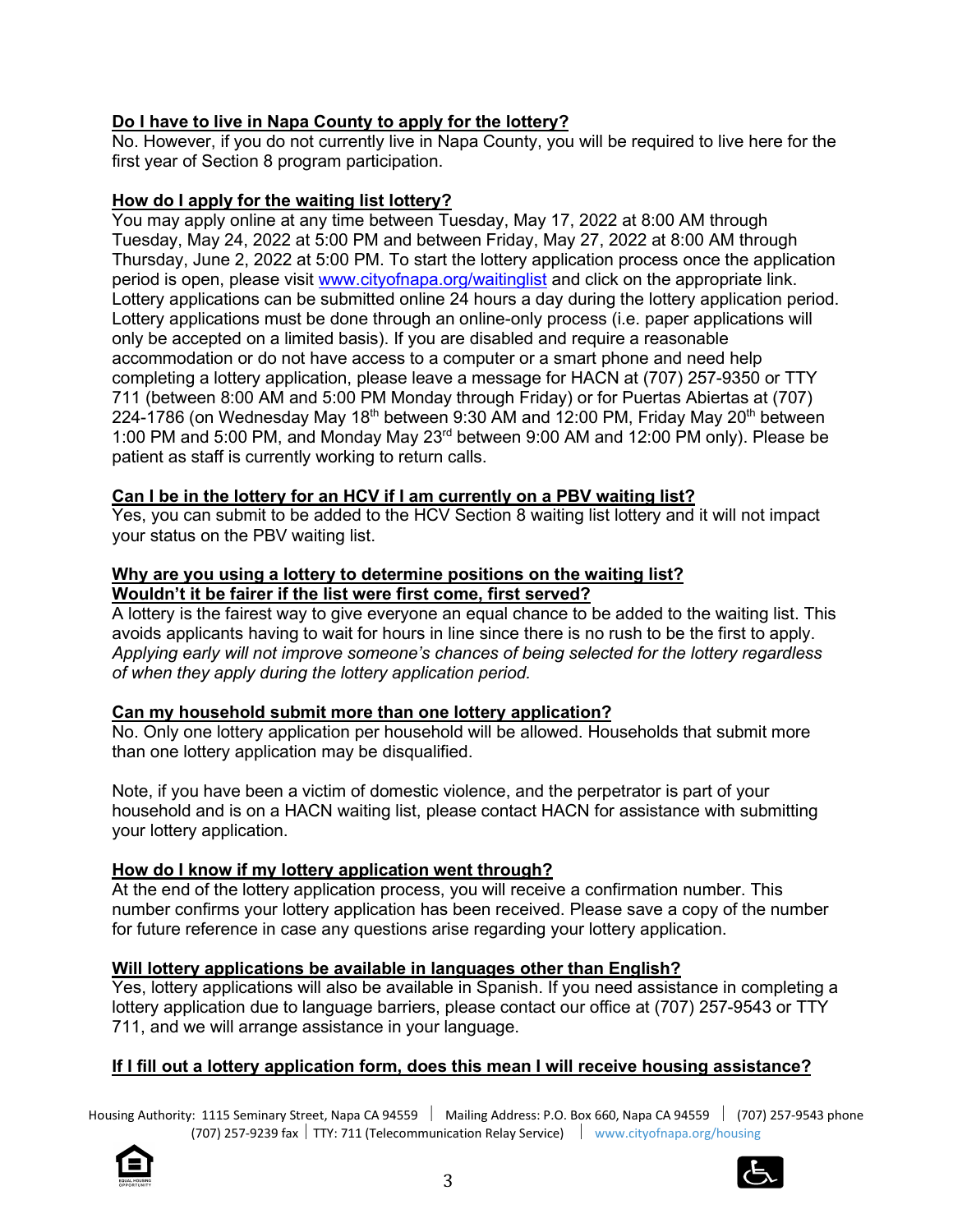No. The lottery application will only place you in the pool of applicants that will be used in the lottery to select the list of households who will be added to the waiting list. We'll send you a confirmation letting you know if your lottery application was selected through the lottery for the waiting list.

## **When will I find out if I've been placed on the waiting list?**

No later than June 17, 2022, you will be able to confirm your lottery status on our website at www.cityofnapa.org/waitinglist. Also, if your lottery application was chosen during the lottery, you will receive communication from us, so please make sure to use a reliable mailing address, telephone number, or email address.

**PLEASE NOTE:** If you do not see your application status as 'active' on the website, this means your lottery application was NOT selected for the waiting list. Your lottery application will be discarded, and you will need to re-apply once a waiting list is opened again in the future.

## **In what order will the lottery applications be placed on the waiting list?**

Lottery applications that are selected through the lottery process will be placed in the order they were selected during the random lottery. Households that also meet local preferences (see above) may be served first, before other households, in accordance with the Housing Authority's Administrative Plan.

## **If I am placed on the waiting list, when will I receive housing assistance?**

Households that are placed on the HCV waiting list can expect to be selected for a voucher within approximately two years or longer. HACN cannot guarantee that households will receive assistance as funding for the program is not guaranteed. If your household is selected to receive a Housing Choice Voucher, you will be required to secure housing on the open market.

## **How do I contact the Housing Authority if I am having problems with the lottery application?**

You can call the waiting list hotline at (707) 257-9350 or TTY 711 (between 8:00 AM and 5:00 PM Monday through Friday). Please be patient as staff works to assist all callers in the order they were received. We will respond to your questions as soon as possible. You can also call Puertas Abiertas at (707) 224-1786 (on Wednesday May 18<sup>th</sup> between 9:30 AM and 12:00 PM, Friday May 20<sup>th</sup> between 1:00 PM and 5:00 PM, and Monday May 23<sup>rd</sup> between 9:00 AM and 12:00 PM only) for assistance.

## **I believe I have a disability. What is your definition of a disabled person?**

In general, for the purposes of program eligibility, the definition includes a person who has a disability as defined under the Social Security Act or Developmental Disability Care Act, or a person who has a physical or mental impairment expected to be a long and indefinite duration and whose ability to live independently is substantially impeded by that impairment but could be improved by more suitable housing conditions.

**American with Disabilities Act:** HACN needs help to ensure that all of its programs, services, and activities are fully accessible to persons with disabilities. If you encounter any type of barrier that prevents you from receiving the full benefit of HACN programs, services or activities, please contact HACN's main office at (707) 257-9543 or TTY 711.